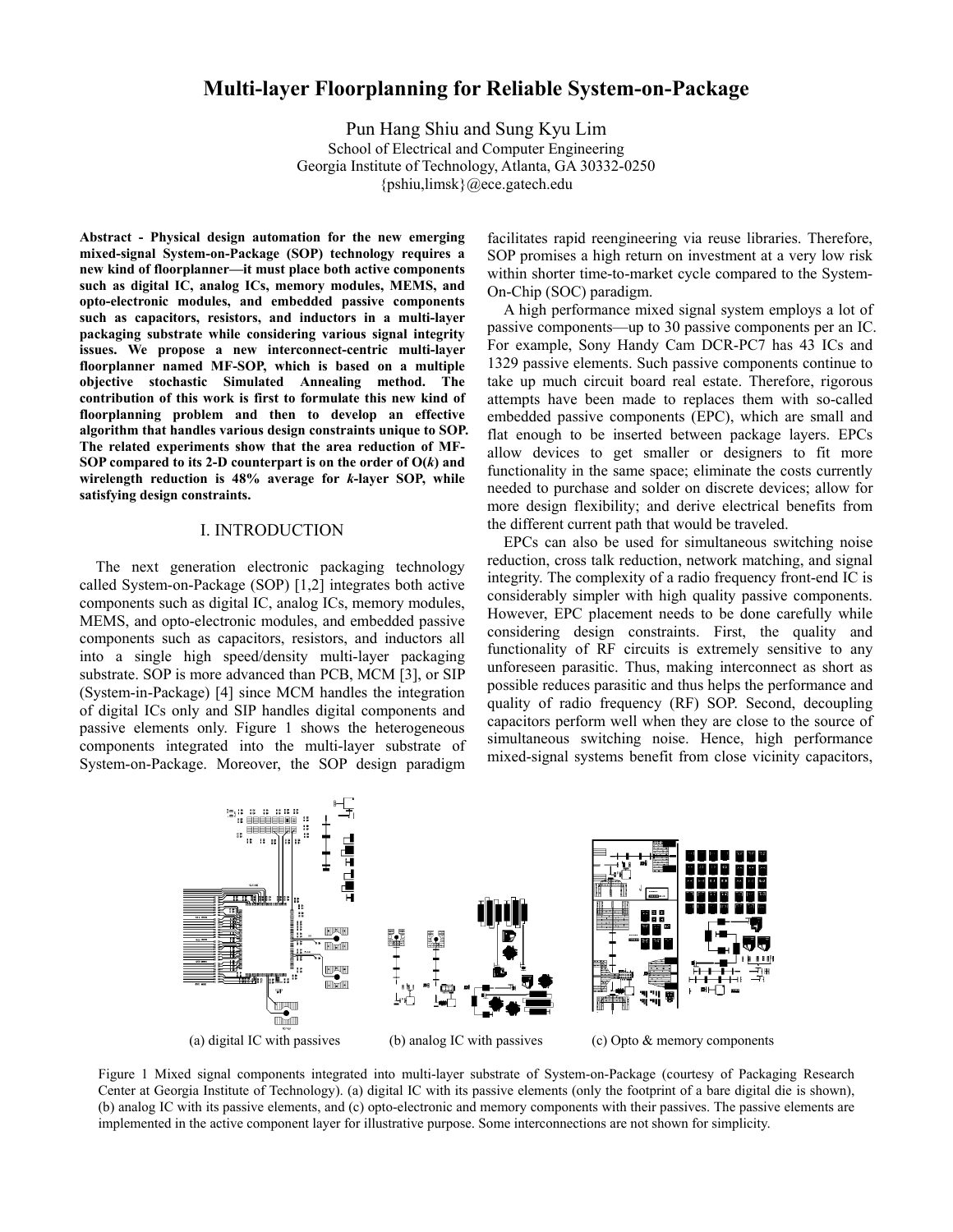which effectively stabilize supply and ground noise.

The physical layout resource environment of SOP is multilayer in nature—the top layer is mainly used to accommodate active components, the middle layers are mainly for passive components, and the I/O pins are located at the bottom of the SOP package. Therefore, all layers are used for both placement and routing unlike PCB or MCM. Therefore, the existing design tools for PCB or MCM can not be used directly for the design of SOP. The existing work on multilayer floorplanning is very few. Authors in [5] solved multilayer floorplanning for vertically stacked digital systems. However, this work does not address the mixed-signal integration issues existing in SOP technology. Therefore, SOP technology requires a new kind of multi-layer floorplanner—it must place both active components and passive components in a multi-layer packaging substrate while considering various signal integrity issues. We propose a new interconnect-centric multi-layer floorplanner named MF-SOP, which is based on a multiple objective stochastic Simulated Annealing method. The contribution of this work is first to formulate this new kind of floorplanning problem and then to develop an effective algorithm that handles various design constraints unique to SOP. The related experiments show that the area reduction of MF-SOP compared to its 2-D counterpart is on the order of  $O(k)$  and wirelength reduction is 48% average for k-layer SOP, while satisfying design constraints.

This paper organization is as follows. The problem formulation is given in Section II. SOP constraints are described in Section III. Experimental results and conclusions are given in Section IV and V, respectively.



Figure 2 Embedded passive components. Top and side views of typical RLC shapes are shown.

# II. PROBLEM FORMULATION

## *A. Blocks in SOP Floorplanning*

The major difference between 2-dimensional floorplanning and multi-layer SOP floorplanning lies in addressing the following issues related to the blocks to be floorplanned:

- 1. size/shape of the active and passive blocks
- 2. restrictions on block placement into certain layers (= *layer constraint*)
- 3. geometric constraints among active blocks (= *geometric constraint*)

4. geometric constraints between active and passive blocks (= *geometric constraint*)

First, most of the active components in SOP including digital IC, analog IC, memory module, opto-electronic modules, and MEMS have rectangular shape. Their area lies in a range of  $[mm^2, cm^2]$ . Figure 2 shows the shape of typical EPCs (embedded passive components). We assume rectangular shape for these EPCs. Their area lies in a range of  $\left[\mu m^2, \, m m^2\right]$ . Since both active and passive components have rigid shape, we do not consider "soft blocks" in our floorplanning. Second, most of the active components are required to be placed on the top layer due to heat dissipation requirement. However, some active components that do not generate too much heat can be placed in the middle layers. EPCs can be placed at any layers, but using middle layers is the most beneficial in reducing the overall footprint area of SOP. However, some EPCs are required to be placed on the top layer due to thermal and/or noise issues. Third, some active components need to be placed nearby together or apart from each other due to several reasons including signal/power integrity, performance optimization, etc. Lastly, most EPCs need to be placed closer to the related active components. Handling the layer constraints is straightforward, but the geometric constraints are harder to satisfy. Section III discusses in detail how to deal with these geometric constraints in our multi-layer SOP floorplanner.

### *B. Problem Definition*

A multi-layer SOP floorplan consists of a set  $B = \{b_i | 0 \le i \le n\}$ of *n* blocks and a set  $L = \{l_i | 0 \leq i \leq k\}$  of *k* layers. A block is either an active component or embedded passive component (EPC). We assume rectangular shape for all these blocks. Each floorplan  $f_i$  has a set of blocks  $B_i$ , which is a non-empty proper subset of *B*. A SOP floorplan *F* is represented by a set  $F = \{f_0, f_1, \dots, f_{k-1}\}\$ , where a floorplan  $f_i$  is a 2-dimensional placement of blocks in *B<sub>i</sub>*. In other words,  $f_i = \{(x_i, y_j) | 0 \leq j \leq j\}$  $n(l_i)$ , where  $n(l_i)$  is the number of blocks in layer  $l_i$  and  $(x_j, j)$  $y_j$ ) is the coordinate of the lower left corner of block  $b_j$ . A SOP floorplan *F* is *feasible* if (i) *F* is free of overlap among block location, (ii) *F* satisfies the layer and geometric constraints specified by the user. The width, height, and area of block  $b_i$  are denoted  $w(b_i)$ ,  $h(b_i)$ , and  $a(b_i)$ , respectively. Similarly, those of a floorplan *fi* and SOP floorplan *F* are denoted  $w(f_i)$ ,  $h(f_i)$ ,  $a(f_i)$ ,  $w(F)$ ,  $h(F)$ , and  $area(F)$ .  $w(f_i)$  and  $h(f_i)$  are the width and height of the minimum size rectangle that contains all blocks in  $f_i$ , which can be computed by longest path length calculation [6].  $a(f_i)$  is  $w(f_i) \times h(f_i)$ .  $w(F)$  is the maximum among all  $w(f_i)$ , and  $h(F)$  is the maximum among all  $h(f_i)$ . *area*(*F*) is  $w(F) \times h(F)$ .

Among many proposed methods to represent 2 dimensional floorplanning, we extend the sequence pair (SP) [7] to represent the multi-layer SOP floorplan solution. Our multi-layer sequence pair is represented by  $(SP_0|SP_1|...|SP_{k-1}),$ where  $SP<sub>i</sub>$  contains the positive and negative sequence for the blocks contained in layer *i*. In [5], the authors use BSG [8] structure to represent multi-layer floorplan. However, BSG has larger solution space with lots of redundancy. O-tree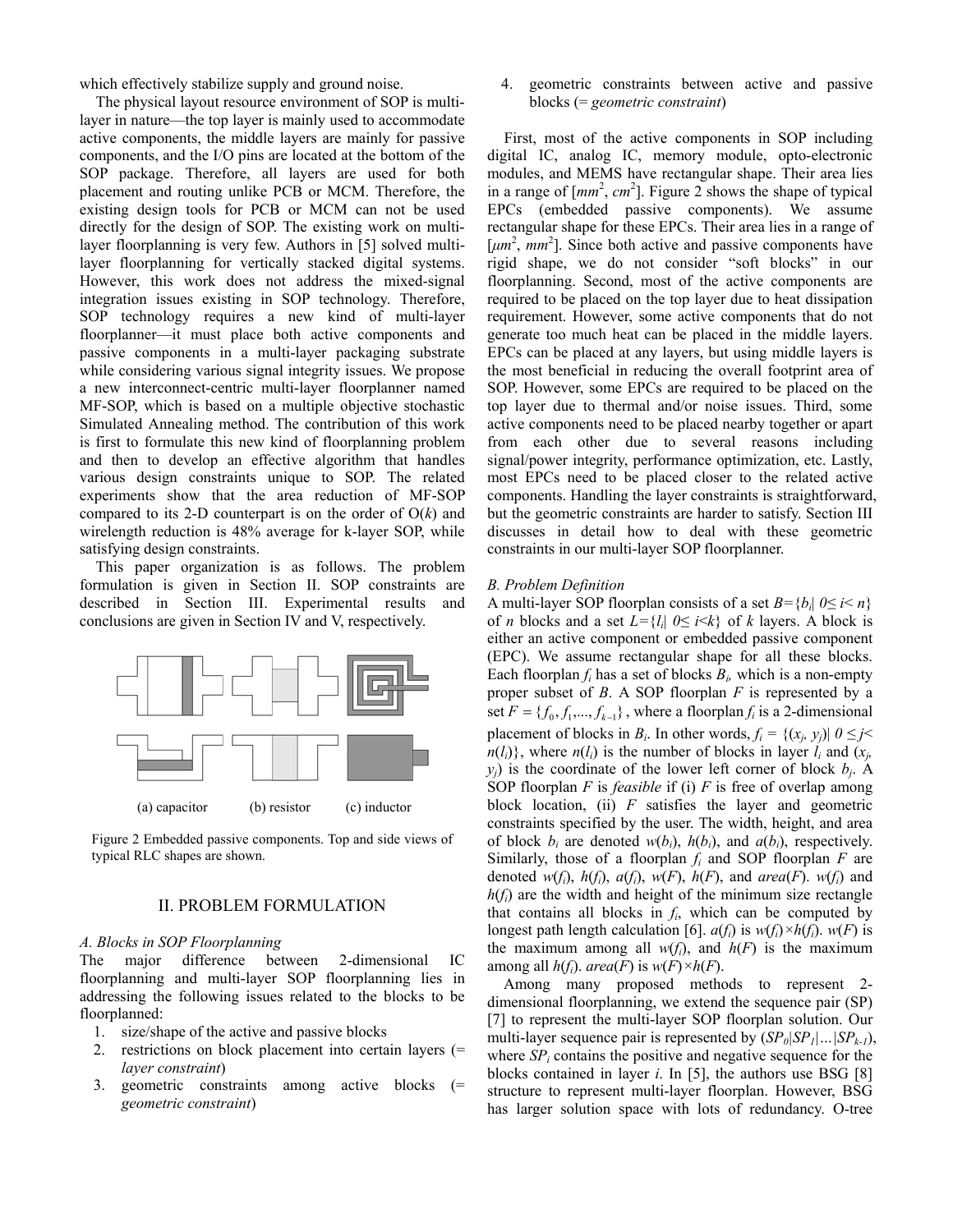[9]or B\*-tree [10] can be extended for multi-layer floorplan and has a smaller solution space than both BSG and SP. However, SP requires a simpler perturbation implementation than O-tree or B\*-tree. Thus, we choose SP as our multi-layer SOP floorplan solution representation. For a faster area evaluation for a given multi-layer SP, we use longest common subsequences (LCS) [6] method. A recent effort [11,12,13] uses various floorplanning representations to impose design constraints for 2-dimensional constraints.

Authors in [7] propose three types of moves for solution perturbation during Simulated Annealing: M1 (swap two modules in positive sequence), M2 (swap two modules from both positive and negative sequence), and M3 (rotate). We add two moves M4 and M5 to search the solution of multilayer floorplanning effectively: M4 is similar to M3, except that the two blocks are from positive sequences in different layers. M5 selects a block from layer *i* and moves it to another layer *j*. The location in positive and negative sequence from  $SP<sub>i</sub>$  is again randomly chosen.

### *C. Cost Function*

We use the following cost function to measure the quality of an SOP floorplan solution *F*.

 $C(F) = c_1 \text{area}(F) + c_2 \text{wire}(F) + c_3 \text{via}(F) + c_4 \text{penalty}(F)$ where  $area(F)$ ,  $wire(F)$ ,  $via(F)$ , and  $penalty(F)$  respectively denote the area, wirelength, total number of vias, and the penalty related to constraint violation for *F*. The first term  $area(F)$  is the final footprint area of SOP package, where  $area(F) = w(F) \times h(F)$ . The minimization of this objective results in a minimal overall SOP package area. The second term  $wire(F)$  is the half-perimeter bounding box (HPBB) based estimation of wirelength. We ignore the height (zdimension) of the *bounding cube* and use only the *x* and *y*dimension for the computation of the wirelength of a net. Instead, the z-dimension has a direct impact on  $via(F)$ . If a net *n* spans from layer *i* to layer *j*, then  $via(n) = |i - j|$ . The sum of via( $n$ ) for all nets is via( $F$ ). Our following Section III discusses in detail how *penalty*(*F*) is computed. *penalty*(*F*) = 0 when there is no constraint violation in *F*.

We observe from related experiments that adding the following components to *C*(*F*) results in a more compact multi-layer floorplan: *total flatten area flat*(*F*) and *dimension deviation dev*(*F*). *flat*(*F*) is the sum of all floorplans, *flat*(*F*) =  $\sum a(f_i)$ . The minimization of this objective results in a highly compact floorplan for each layer. *dev*(*F*) measures how much the upper right corner (URC) of a floorplan deviates from the average URC. We compute the average URC  $(u_x, u_y)$  by  $u_x =$  $\Sigma u_x(f_i)/k$ , where  $u_x(f_i)$  denotes the x-coordinate of the URC of a floorplan  $f_i$ . We compute  $u_y(f_i)$  using y-coordinates instead. Let  $d(f_i) = |u_x - u_x(f_i)| + |u_y - u_y(f_i)|$  be the dimension deviation of a floorplan of *fi*. Then *dev*(*F*), the dimension deviation of SOP floorplan *F* is simply the sum of all  $d(f_i)$ . The minimization of this objective results in a more dimensionbalanced floorplan among all layers. It may seem redundant to have all three area-related objectives *area*(*F*), *flat*(*F*), and *dev*(*F*) in *C*(*F*). However, our related experiments indicate that each of these three objectives contribute to the minimization of not only the final footprint area  $area(F)$  but also the wirelength estimation *wire*(*F*).

TABLE I. Geometric Constraints for SOP Floorplanning

| type      | method   | syntax                  | meaning                 |  |  |  |
|-----------|----------|-------------------------|-------------------------|--|--|--|
| noise     | point    | $[b_i (x,y,z)]$         | $b_i$ touches $(x,y,z)$ |  |  |  |
| thermal   | layer    | $[B_i]$                 | $B_i$ in layer l        |  |  |  |
|           |          |                         | $B_i$ intersects with   |  |  |  |
| power     | region   | $[B_i (x,y,w,h)]$       | region $(x,y)$ and      |  |  |  |
|           |          |                         | $(x+y,y+h)$             |  |  |  |
| timing    | abutment | $[B_i]$                 | $B_i$ abutted           |  |  |  |
| interface | boundary | $[B_i   \text{TBLR}/I]$ | $B_i$ near boundary     |  |  |  |
|           |          |                         | of layer l              |  |  |  |
| cluster   | group    |                         | $B_i$ within a          |  |  |  |
|           |          | $[B_i](x,y,z)$          | distance of $(x,y,z)$   |  |  |  |

# III. GEOMETRIC CONSTRAINTS FOR MULTI-LAYER SOP FLOORPLANNING

## *A. SOP Geometric Constraints*

We categorize the geometric constraints among active and passive components introduced in Section II.A into the following 6 types:

- 1. *noise*: decoupling capacitors are placed nearby I/Os or active components
- 2. *thermal*: some active/passive components are placed in certain layers
- 3. *power*: digital and analog ICs are placed in different voltage islands
- 4. *timing*: blocks from a critical path are placed closer
- 5. *interface*: I/O blocks are placed near the bottom layer
- 6. *cluster*: functionally dependant blocks are placed close together

Table I describes these 6 geometric constraint types we consider in SOP floorplanning. A prior timing analysis or signal integrity analysis is performed by the user<sup>1</sup> to identify (i) the source of timing, noise, thermal, and power supply problem, and (ii) ways to fix these problems in a form of constraint. Each constraint is then translated into a geometric form so that our multi-level floorplanner attempts to satisfy this geometric constraint. Our strategy is to quantify the amount of violation of the constraints specified, and guide Simulated Annealing-based optimization so that the amount of violation is minimized or completely removed if possible.

Our strategy for effective solution space search during Simulated Annealing is as follows:

1. construction of initial solution: we first assign all blocks under layer constraints to the target layers and fix them during the annealing. For the remaining blocks, we randomly and evenly distribute them into

 $\overline{a}$ 

<sup>&</sup>lt;sup>1</sup> We assume in this paper that the geometric constraints are specified by the user as an input to our multi-layer SOP floorplanner. The related timing and signal integrity analysis are time-consuming, and our ongoing research effort attempts to integrate STA (Static Timing Analysis), SIA (Signal Integrity Analysis), and TPA (Thermal and Power Analysis) engines into our floorplanner so that the geometric constraints are also automatically generated.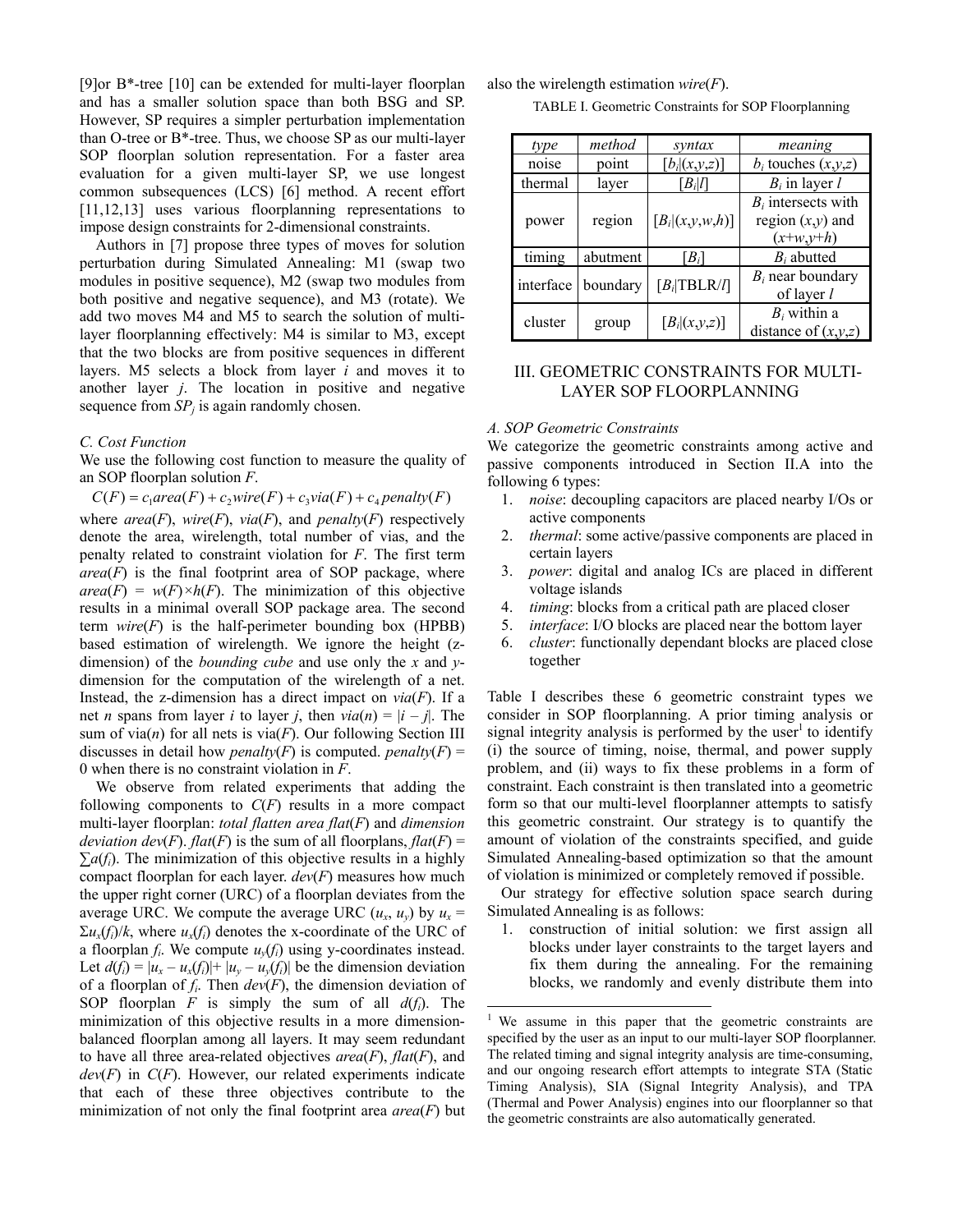all layers.

- 2. solution perturbation: we perform more inter-layer moves (M4 and M5 discussed in Section II.A) during high temperature annealing and more intra-layer moves (M1, M2, and M3) during low temperature annealing.
- 3. weighting constants in *C*(*F*): we focus more on penalty $(F)$  and  $via(F)$  during high temperature annealing and more on  $area(F)$  and wire( $F$ ) during low temperature annealing.



Figure 3 Constraint Examples. (a) region constraint  $r_1 = [\{b_0, b_4\} | (x, y, w, h)]$  and  $r_2 = [\{b_3, b_4\} | (x, y, w, h)]$ .  $r_1$  is satisfied and  $r_2$  has penalty of  $p_x+p_y$ . (b) group constraint  $g_1 = [\{b_0, b_2\} | (x, y, z)]$  and  $g_2 = [\{b_0, b_7\} | (x, y, z)]$ .  $g_1$  is satisfied and  $g_2$ has penalty of *pz*. *y*-dimension is not shown.

### *B. Illustration of SOP Geometric Constraint*

An example of region constraint is given in Figure 3(a). First, consider  $r_1 = [\{b_0, b_1\}](x, y, w, h)$ ]. Since both  $b_0$  and  $b_1$  are intersecting with the region defined by  $(x, y, w, h)$ , we see that  $r_1$  is satisfied and the penalty is zero. Now consider  $r_2 = [\{b_1, b_2\} | (x, y, w, h)]$ . Since  $b_2$  is completely outside the region,  $r_2$  is not satisfied and its penalty is computed by the sum of  $p_x$  and  $p_y$ . An example of group constraint is given in Figure 3(b). First, consider  $g_1 = [\{b_0, b_1\} | (x, y, z)]$ . Since the distance between  $b_0$  and  $b_1$  is within the 3-dimensional distance  $(x,y,z)$ , we see that  $g_1$  is satisfied and the penalty is zero. Now consider  $g_2 = [\{b_0, b_2\} | (x, y, z)]$ . Since the *z*-distance between  $b_0$  and  $b_2$  is bigger than  $z$ ,  $g_2$  is not satisfied and its penalty is  $p_z$ .

TABLE II. Penalty Computation for *x*-dimension  $(p_r)$ . Penalty for  $y(p_v)$  and  $z(p_z)$  dimensions can be computed similarly using *y*/*z-*coordinates and height/layer information. The overall penalty  $p = p_x + p_y + p_z$ .

| method   | syntax                      | penalty $(p_x)$                                          |
|----------|-----------------------------|----------------------------------------------------------|
| point    | $p=[b_i (x,y,z)]$           | $\min\{ x-x_i ,  x-(x_i+w_i) \}$                         |
| layer    | $l = [B_i l]$               | $\sum$ [l(b <sub>i</sub> )-l                             |
| region   | $r = [B_i (x,y,w,h)]$       | $\sum \min\{ x-(x_i+w_i) ,$<br>$ (x+w)-x_i) $            |
| abutment | $a = [B_i]$                 | $\sum [(x_i+w_i)-x_i]$ , $b_i$ and<br>$b_i$ separated    |
| boundary | $b = [B_i   \text{TBLR}/l]$ | $\sum [w(f_i)-(x_i+w_i)]$ for R<br>boundary              |
| group    | $g=[B_i](x,y,z)$            | $\sum [x -  (x_i+w_i)-x_j ]$ , if<br>$ (x_i+w_i)-x_i >x$ |

## *C. Penalty Computation*

The penalty computation for constraint violation is summarized in Table II. Penalty computation for *x*-dimension  $(p_x)$  is shown only, but other dimensions  $(p_y)$  and  $(p_z)$  can be computed similarly using *y*/*z-*coordinates and height/layer information. The overall penalty  $p=p_x+p_y+p_z$ . Note that  $p_z$ contributes to our via cost and usually carries more weights than  $p_x$  or  $p_y$ . The point, layer, and region constraints are *intersection-based*—these constraints are violated if there is no intersection between the blocks and the region given. The abutment, boundary, and group constraints are *distancebased*—these constraints are violated if the distance among the blocks is bigger than the given threshold. We specify absolute coordinates for the intersection-based constraints, whereas relative distance information is given in distancebased constraints. Finally, the overall penalty function *penalty*( $F$ ) for a given SOP floorplanning solution  $F$  is the sum of the penalty among all constraints given.



Figure 4. A 4-layer SOP floorplanning with 10 blocks with the following 6 geometric constraints:  $p=[b_0|(10,10,3)]$ ,  $l=[\{b_1\}|0]$ , *r*=[{*b*2}|(3,3,5,5)], *a*=[{*b*3,*b*4}], *b*=[{*b*6}|L], *g*=[{*b*7,*b*8}|(5,5,5)].

In an example shown in Figure 4, we use the following 6 constraints for 4-layer SOP floorplanning with 10 blocks: *p*=[*b*0|(10,10,3)], *l*=[{*b*1}|0], *r*=[{*b*2}|(3,3,5,5)], *a*=[{*b*3,*b*4}],  $b = [\{b_6\} | L]$ ,  $g = [\{b_7, b_8\} | (5, 5, 5)]$ . This example considers all six types of SOP constraints given in Table I. Figure 4 shows a solution *F* that includes several constraint violations. In the top layer (layer 0) we have two active components  $b_0$  and  $b_5$ while other layers contain embedded passive components. First, the point constraint  $p=[b_0](10,10,3)$ ] is not satisfied in *F* since  $b_0$  is in layer 0 instead of layer 3 although  $b_0$  contains the point  $(10,10)$  in  $x/y$  dimension. This increases the via cost by 3. Second, the layer constraint  $l = [\{b_1\}|0]$  is not satisfied since  $b_1$  is in layer 2 instead of layer 0. This also increases the via cost by 2. Third, the region constrain  $r=[\{b_2\}](3,3,5,5)$ ] is satisfied in *F* since  $b_2$  intersects with the given region (= rectangle labeled *r*). Thus the penalty is zero. Fourth, the abutment constraint  $a = [\{b_3, b_4\}]$  is satisfied in *F* since  $b_3$  and  $b_4$  in layer 3 are abutted. Thus the penalty is zero. Fifth, the boundary constraint  $b = [\{b_6\} | L]$  is satisfied in *F* since  $b_6$  is in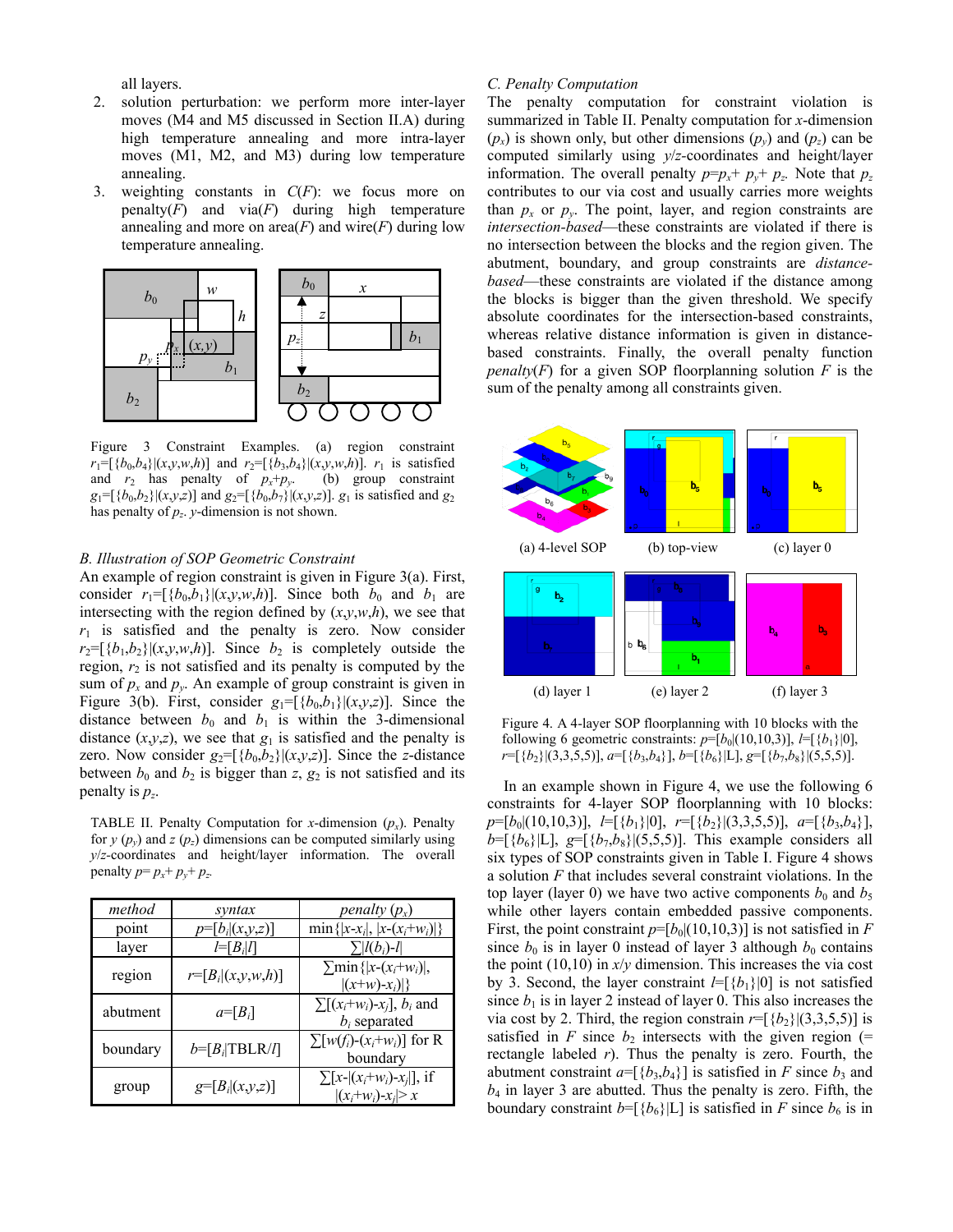contact with the left boundary of layer 2. Thus the penalty is zero. Lastly, the group constraint  $g = [\{b_7, b_8\}](5,5,5)$  is satisfied in *F* since the distance between  $b_7$  and  $b_8$  in all three dimension is smaller than the size of the given cube  $(=$ rectangle labeled *g*). Thus the penalty is zero.

# IV. EXPERIMENTAL RESULTS

We implemented our algorithm MF-SOP in C++/STL and ran on a Dell Dimension 8800 Linux box. We used GSRC floorplanning benchmark circuits. We report the area, wirelength, inter-layer via, and runtime for 4-layer SOP in all of our experiments. Figure 5 shows 4-layer SOP floorplanning for n100 (GSRC benchmark circuit). Table III shows the comparison among (i) single-layer floorplanning, (ii) 4-layer SOP floorplanning without geometric constraints, and (iii) 4-layer SOP floorplanning with geometric constraints. We summarize our observations here:

- 1. compared to the single layer floorplanning, the final package area for 4-layer floorplanning is reduced by 75% on the average (order of  $O(k)$  reduction). This indicates that the floorplan for all 4 layers is highly compact and their shapes are similar. The impact of geometric constraint on final area was not significant—79800 vs 81354. This shows the effectiveness our MF-SOP in obtaining high quality multi-layer SOP floorplanning solutions in the presence of complex design constraints in SOP.
- 2. the wirelength reduction for 4-layer floorplanning is 40% on the average compared to the single-layer case. Since the wirelength in *z*-direction is not considered (this is actually our via cost), the 40% saving mainly comes from the final package area reduction. The impact of geometric constraint on final wirelength was not significant—418560 vs 422960.
- 3. The impact of geometric constraint on via results was not significant—1953 vs 1893. In some cases MF-SOP was able to find a solution with smaller wirelength and via. This again shows the effectiveness our MF-SOP in handling complex design constraints in SOP.
- 4. The runtime has been increased by 10x with 4-layer floorplanning. The runtime slightly increased when MF-SOP considers geometric constraints. There are several factors that contribute to the runtime increase: (i) we need highly compact floorplan for all 4 layers and their shapes need to be similar, (ii) we need to minimize 2-dimensional wirelength and via cost simultaneously.

Table IV shows the total number of initial and final constraints used in Table III. We also report the number of failed constraints for each constraint type in each circuit. We randomly select constraints from 6 types for each circuit, and we impose more constraints for bigger circuits. We summarize our observations here:

1. We observe that abutment (*a*), boundary (*b*), and group (*g*) constraints are easier to satisfy than point (*p*), layer (*l*), and region (*r*) constraints. We note that the

distance-based constraints are easier to handle than the intersection-based constraints. This indicates that specifying the absolute location is a stronger constraint rather than the relative distance.

2. Point constraint was the hardest to satisfy, followed by boundary constraint. Layer constraint is always satisfied since our initial solution satisfy the layer constraint before Simulated Annealing, and we lock all blocks under layer constraints and do not move.

Table IV. Total number of initial and final constraints used in Table III. We also report the number of failed constraints for each constraint type.

|                  | # of constraints | failed constraint types |                |   |                |                |                |   |
|------------------|------------------|-------------------------|----------------|---|----------------|----------------|----------------|---|
| ckts             | initial          | final                   | p              | 1 | r              | a              | b              | g |
| n10              | 6                | 1                       | 1              | 0 | $\theta$       | $\theta$       | $\theta$       | 0 |
| n10b             | 6                | 1                       | 1              | 0 | $\theta$       | $\theta$       | $\overline{0}$ | 0 |
| n10c             | 6                | 1                       | 1              | 0 | $\overline{0}$ | $\overline{0}$ | $\overline{0}$ | 0 |
| n30              | 10               | 1                       | 1              | 0 | 0              | 0              | 0              | 0 |
| n30b             | 10               | 5                       | 1              | 0 | 2              | $\theta$       | $\overline{2}$ | 0 |
| n30c             | 10               | 3                       | 1              | 0 | 1              | 0              | 1              | 0 |
| n50              | 12               | 0                       | 0              | 0 | 0              | 0              | 0              | 0 |
| n50 <sub>b</sub> | 12               | 1                       | 1              | 0 | 0              | 0              | 0              | 0 |
| n50c             | 12               | 3                       | 1              | 0 | 0              | $\overline{0}$ | 1              | 1 |
| n100             | 14               | $\overline{2}$          | 1              | 0 | 0              | 0              | 1              | 0 |
| n100b            | 14               | 4                       | 2              | 0 | 1              | 0              | 1              | 0 |
| n100c            | 14               | 3                       | $\overline{c}$ | 0 | 0              | $\theta$       | 1              | 0 |
| n200             | 14               | $\overline{c}$          | $\overline{c}$ | 0 | 0              | 0              | 0              | 0 |
| n200b            | 14               | 3                       | $\overline{2}$ | 0 | 0              | $\theta$       | 1              | 0 |
| n200c            | 14               | 2                       | $\overline{2}$ | 0 | 0              | $\theta$       | 0              | 0 |
| n300             | 14               | 2                       | $\overline{2}$ | 0 | 0              | $\theta$       | $\overline{0}$ | 0 |
| total            | 182              | 34                      | 21             | 0 | 4              | 0              | 8              | 1 |

## V. CONCLUSIONS

In this paper, we proposed a new multi-layer floorplanner MF-SOP for the new emerging mixed-signal System-on-Package (SOP) technology. MF-SOP places both active components such as digital IC, analog ICs, memory modules, MEMS, and opto-electronic modules, and embedded passive components such as capacitors, resistors, and inductors in a multi-layer SOP substrate. MF-SOP considers 6 types of geometric constraints in order to address various signal, thermal, and power integrity issues existing in the design of reliable SOP. Our ongoing research effort attempts to integrate STA (Static Timing Analysis), SIA (Signal Integrity Analysis), and TPA (Thermal and Power Analysis) engines into our floorplanner so that the geometric constraints are also automatically generated. The goal is to develop built-in STA/SIA/TPA that runs fast but with high fidelity so that they will not slow down the optimization process while guiding the optimization for high quality multi-layer SOP floorplanning solution.

# REFERENCE